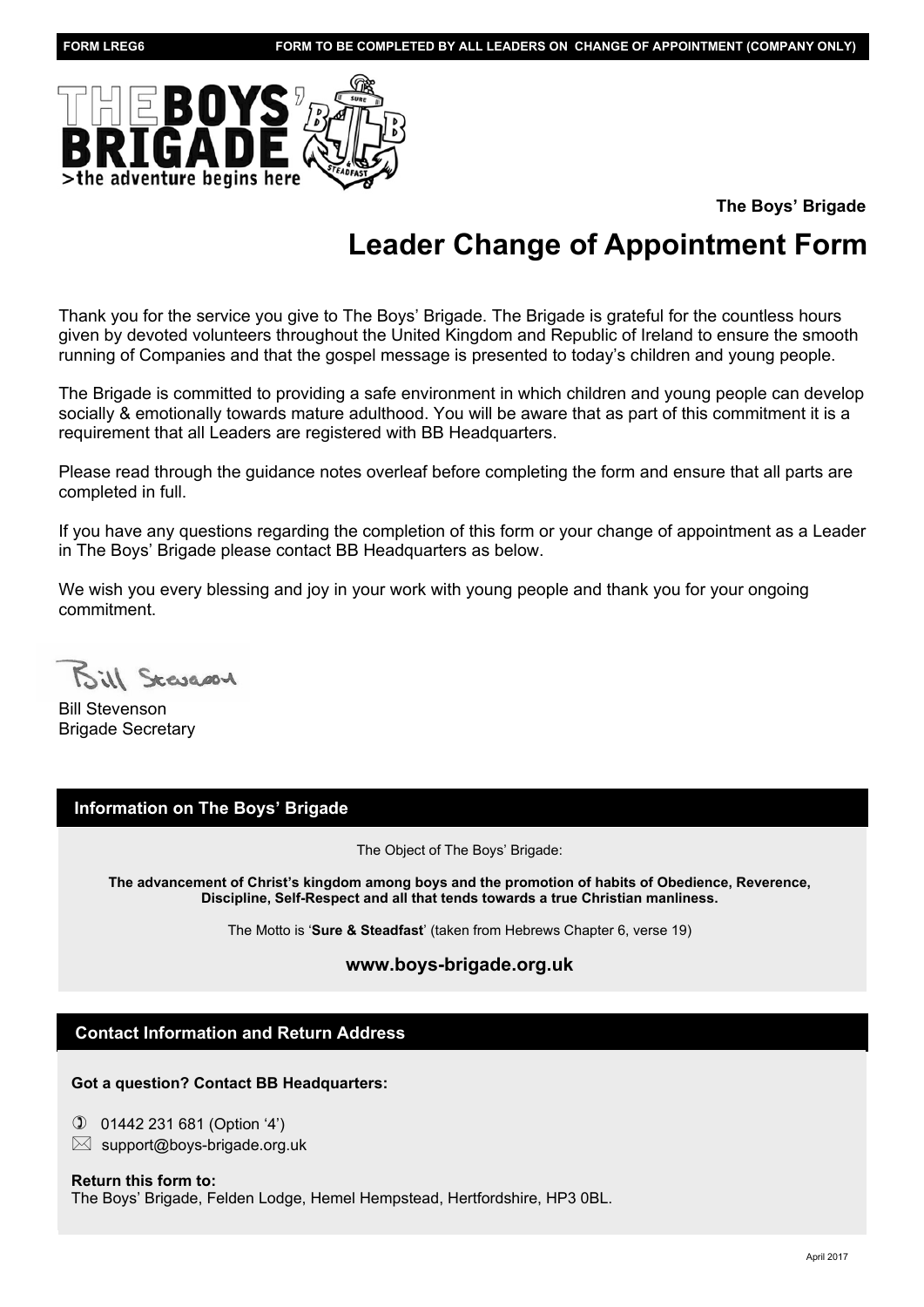The Church or other Christian organisation of which the Company a part will nominate for registration all leaders in the Company.

*The regulations governing the registration of leaders and officials are available on the BB website at: www.boys-brigade.org.uk*

The Boys' Brigade has the following categories of leader:

### **Lieutenant**

Those people over 18 years of age who desire to work with the Church or other Christian Organisation, to promote the Object of The Boys' Brigade. Before appointment Lieutenants must have completed Youth Leader Training or KGVI.

### **Amicus Leader**

All of the above regulations for Lieutenants will also apply to Amicus Leaders.

### **Captain**

All of the above regulations for Lieutenants will also apply to Captains. Captains MUST have completed Captain's Training prior to Appointment.

### **Warrant Officer**

Those people over 18 years of age who are in sympathy with the objectives of the Brigade. Warrant Officers must complete Youth Leader Training by 31st August of the first complete session after registration. Warrant Officers who have not completed Youth Leader Training should NOT be given any responsibility for children and young people unless they have completed a Child Protection & Safety Module (through BB or an equivalent church course). After completion of this training, they may be given responsibility for children and young people at the Captain's discretion.

#### **Helper**

Those people over 18 years of age who are in sympathy with the objectives of The Boys' Brigade may be registered as Helpers. Typically, Helpers might assist with parts of the Company programme of activities. Helpers should NOT be given any responsibility for children and young people unless they have completed a Child Protection & Safety Module (through BB or an equivalent church course). After completion of this training, they may be given responsibility for children and young people at the Captain's discretion.

### **Residential Activity Helper**

Those people over 18 years of age who only assist with residential activities in the session *(such as camps, holidays & expeditions)*. Residential Activity Helpers should NOT be given any responsibility for children and young people unless they have completed a Child Protection & Safety Module (through BB or an equivalent church course). After completion of this training, they may be given responsibility for children and young people at the Captain's discretion.

## **Leader Categories Categories Cuidance on completion**

### **Please ensure that:**

- you use **BLACK** ink only
- you write in **BLOCK CAPITALS**
- ALL writing is within boxes, a continuation sheet (blank A4 sheet attached to the form) should be used if required.
	- you complete **ALL boxes** (unless indicated optional)

#### **Guidance to the Applicant:**

- 1. ALL parts of section 1 'About You' MUST be completed.
- 2. Section 2 'Appointment' MUST be completed. Tick the appropriate box to indicate which category of Leader you are registering for; and complete the Company name.<br>3. Section 3 'Declar
- Section 3 'Declaration' MUST be completed by ALL applicants, and duly signed & dated.<br>6. Please pass on the form to your Cor
- Please pass on the form to your Company Captain.

#### **Guidance to the Company Captain:**

- 1. Please check that the applicant has completed ALL boxes (unless indicated as optional) in Sections 1 to 3.
- Please check to ensure that if required for appointment training has been completed.<br>Please sign and date the form
- Please sign and date the form in Section 4 'Company Nomination'.<br>3. Please pass
- Please pass on the form to the Company Chaplain or appropriate Church official.

#### **Guidance to the Chaplain or Church Official:**

- 1. Please check that the applicant has completed ALL boxes (unless indicated as optional) in Sections 1 to 3.
- 2. Please check that the Company Captain has completed Section 4.<br>3. Please co
- Please complete Section 5, ensuring ALL parts are completed.<br>B Please ens
- Please ensure the form is duly signed and dated.
- 6. Please send the form on to BB Headquarters (see address on the front of this form) or return to the Company Captain for them to send on.

### **Important Notes**

**1.** The Brigade is *registered under the Data Protection Act*. Any leader may request a copy of information held by the Brigade. Please contact BB Headquarters. Information may also be held at Regional, District, Battalion or Company level and is also subject to the requirements of the Data Protection Act. Enquiries should be directed to BB Headquarters.

**2.** The Brigade *does not permit access to mailing lists* or leaders Information by third parties (except where an authorised service provider to The Boys' Brigade).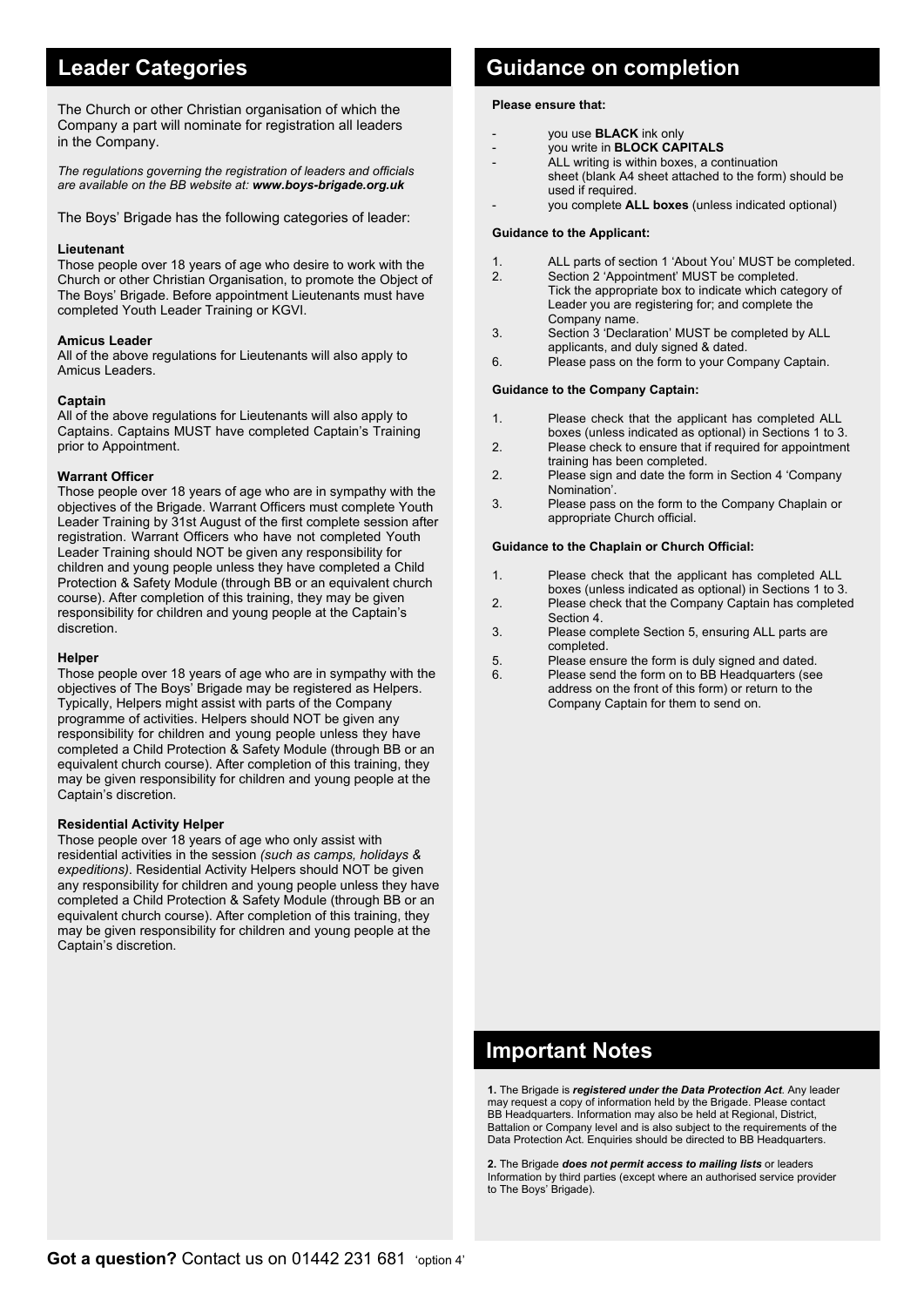### **The Boys' Brigade**

# **Leader Change of Appointment Form (Company)**

### FORM **LREG6**

 $\mathsf{I}$ 

HQ Reference

**PLEASE READ GUIDANCE NOTES BEFORE COMPLETING THIS FORM All parts of this form MUST be completed - Use Black Ink & Capital Letters**

| TO BE COMPLETED<br><b>About You</b><br>1<br><b>BY APPLICANT</b>                                                                                                                                       | TO BE COMPLETED<br><b>Appointment</b><br><b>BY APPLICANT</b>                                                                                                                                                                                                                           |
|-------------------------------------------------------------------------------------------------------------------------------------------------------------------------------------------------------|----------------------------------------------------------------------------------------------------------------------------------------------------------------------------------------------------------------------------------------------------------------------------------------|
| <b>Leader Registration Number</b>                                                                                                                                                                     | Company                                                                                                                                                                                                                                                                                |
|                                                                                                                                                                                                       |                                                                                                                                                                                                                                                                                        |
| Date of birth                                                                                                                                                                                         | Please indicate your current appointment and your new<br>appointment for which you are registering below.                                                                                                                                                                              |
|                                                                                                                                                                                                       | Current<br><b>Residential Activity Helper</b><br>Helper<br>appointment:<br>Amicus Leader<br><b>Warrant Officer</b>                                                                                                                                                                     |
| Surname                                                                                                                                                                                               | Chaplain<br>Lieutenant                                                                                                                                                                                                                                                                 |
|                                                                                                                                                                                                       | <b>Staff Sergeant</b><br>Captain                                                                                                                                                                                                                                                       |
| First name(s)                                                                                                                                                                                         | New<br>Helper<br><b>Residential Activity Helper</b><br>appointment:<br>Amicus Leader<br><b>Warrant Officer</b>                                                                                                                                                                         |
|                                                                                                                                                                                                       | Captain<br>Lieutenant<br>Chaplain                                                                                                                                                                                                                                                      |
| Title<br>Initials<br>Honours etc                                                                                                                                                                      | Other Current Position(s)                                                                                                                                                                                                                                                              |
|                                                                                                                                                                                                       |                                                                                                                                                                                                                                                                                        |
| Address                                                                                                                                                                                               | TO BE COMPLETED<br>3<br><b>Declaration</b><br><b>BY APPLICANT</b>                                                                                                                                                                                                                      |
|                                                                                                                                                                                                       | Understanding the object of The Boys' Brigade and recognising the                                                                                                                                                                                                                      |
|                                                                                                                                                                                                       | responsibilities this carries, I wish to become a leader in The Boys' Brigade.<br>I promise to carry out my role in accordance with Brigade regulations**.                                                                                                                             |
| Town                                                                                                                                                                                                  | Data Protection: I understand that information provided on this form may<br>be shared within the organisation or with authorised service providers.                                                                                                                                    |
|                                                                                                                                                                                                       | <b>Signed</b> (by Applicant)                                                                                                                                                                                                                                                           |
| County                                                                                                                                                                                                |                                                                                                                                                                                                                                                                                        |
|                                                                                                                                                                                                       | Date                                                                                                                                                                                                                                                                                   |
| Postcode                                                                                                                                                                                              | ** Constitution/Regulations can be<br>found at: www.boys-brigade.org.uk                                                                                                                                                                                                                |
|                                                                                                                                                                                                       | TO BE COMPLETED BY<br>4<br><b>Company Nomination</b><br><b>COMPANY CAPTAIN</b>                                                                                                                                                                                                         |
|                                                                                                                                                                                                       | NOT APPLICABLE FOR CHANGE OF APPOINTMENT AS CAPTAIN                                                                                                                                                                                                                                    |
| Republic of Ireland<br>Country:<br>Scotland<br>England<br>Northern Ireland<br>Wales                                                                                                                   | I consider the applicant to be suitable for appointment as a Leader<br>(as indicated in section 2) in The Boys' Brigade.                                                                                                                                                               |
|                                                                                                                                                                                                       | Helpers and Residential Activity Helpers should NOT be given any responsibility for<br>children and young people unless they have completed a Child Protection and Safety<br>Module. After training, they may be given responsibility for young people at the Captain's<br>discretion. |
| Telephone (daytime)                                                                                                                                                                                   | Warrant Officers are required to complete Youth Leader Training (or KGVI) by 31st<br>August of the first complete session after registration.                                                                                                                                          |
| Telephone (evening)                                                                                                                                                                                   | Lieutenants/Captains are required to complete Youth Leader Training (or KGVI)<br>before appointment. In addition Captains must have completed <i>Captain's Train</i> -<br><i>ing</i> prior to appointment.                                                                             |
| E-mail Address                                                                                                                                                                                        | I confirm that the relevant training requirements have been met,<br>and give details below (This box <b>MUST</b> be completed for<br>appointments as a Lieutenant/Captain):                                                                                                            |
|                                                                                                                                                                                                       | Provide details of course attended, date and venue:                                                                                                                                                                                                                                    |
| Training (Course, Date and place of Completion)                                                                                                                                                       |                                                                                                                                                                                                                                                                                        |
|                                                                                                                                                                                                       | Signed (by Company Captain)                                                                                                                                                                                                                                                            |
|                                                                                                                                                                                                       |                                                                                                                                                                                                                                                                                        |
|                                                                                                                                                                                                       | Date                                                                                                                                                                                                                                                                                   |
| Please note: Prior to appointment as a Lieutenant or a Captain you MUST<br>have completed Youth Leader Training and where the appointment is for a<br>Captain have also completed Captain's Training. |                                                                                                                                                                                                                                                                                        |